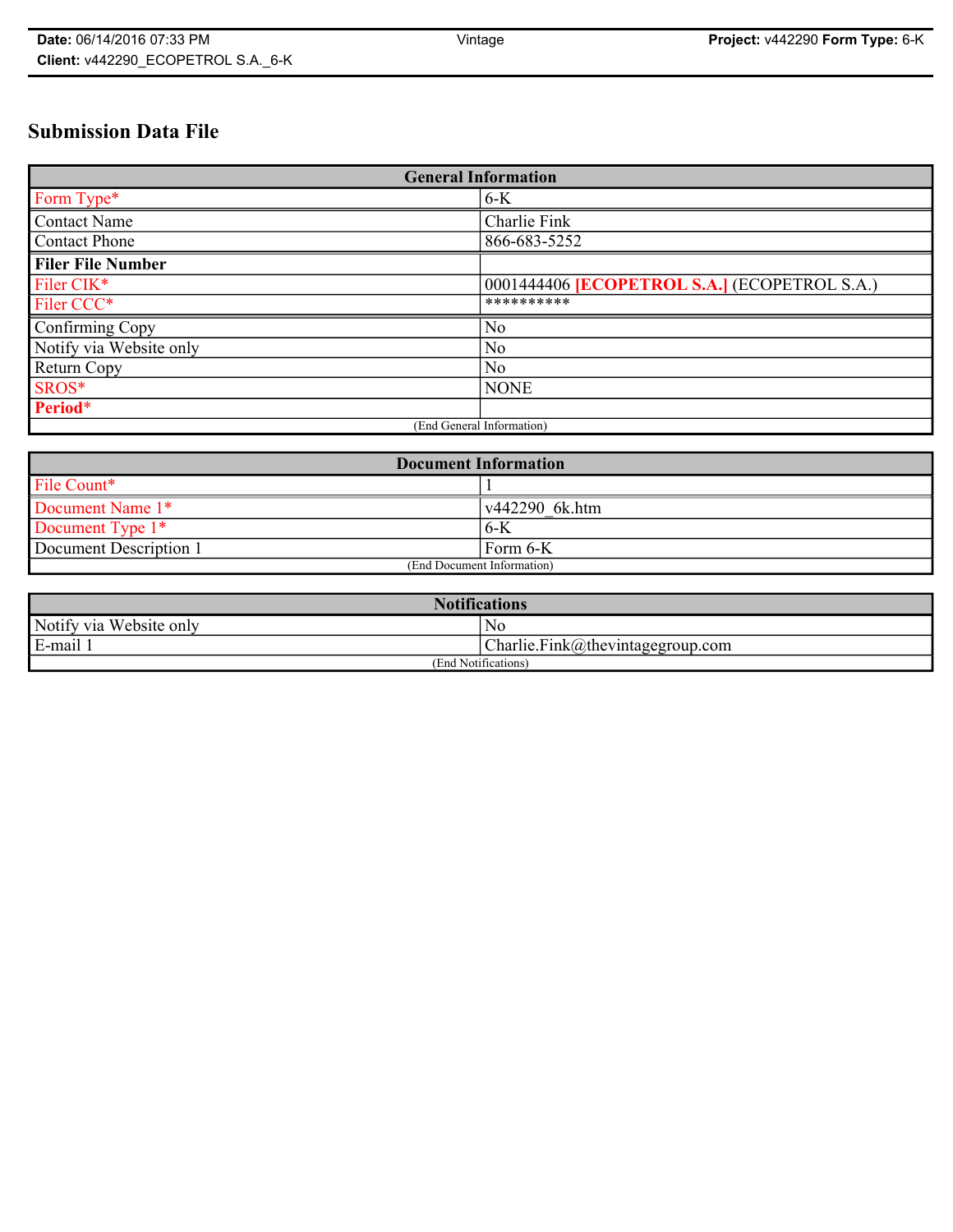## **UNITED STATES**

#### **SECURITIES AND EXCHANGE COMMISSION WASHINGTON, D.C. 20549**

#### **FORM 6-K**

### **REPORT OF FOREIGN PRIVATE ISSUER PURSUANT TO RULE 13A-16 OR 15D-16 UNDER THE SECURITIES EXCHANGE ACT OF 1934**

For the month of June, 2016 Commission File Number 001-34175

ECOPETROL S.A.

(Exact name of registrant as specified in its charter)

N.A.

(Translation of registrant's name into English)

COLOMBIA

(Jurisdiction of incorporation or organization)

Carrera 7 No. 37 – 69 BOGOTA – COLOMBIA

(Address of principal executive offices)

Indicate by check mark whether the registrant files or will file annual reports under cover of Form 20-F or Form 40-F.

Form 20-F  $\boxtimes$  Form 40-F  $\Box$ 

Indicate by check mark if the registrant is submitting the Form 6-K in paper as permitted by Regulation S-T Rule  $101(b)(1)$ 

 $Yes \Box No \boxtimes$ 

Indicate by check mark if the registrant is submitting the Form 6-K in paper as permitted by Regulation S-T Rule 101(b)(7)

 $Yes \Box No \boxtimes$ 

Indicate by check mark whether the registrant by furnishing the information contained in this form is also thereby furnishing the information to the Commission pursuant to Rule 12g3-2(b) under the Securities Exchange Act of 1934.

 $Yes \Box No \boxtimes$ 

If "Yes" is marked, indicate below the file number assigned to the registrant in connection with Rule 12g3-2(b): 82-  $N/A$ 

*Ecopetrol S.A. hereby designates this report on Form 6-K as being incorporated by reference into its registration statement on Form F-3, as filed with the SEC on July 26, 2013 (File No. 333-190198).*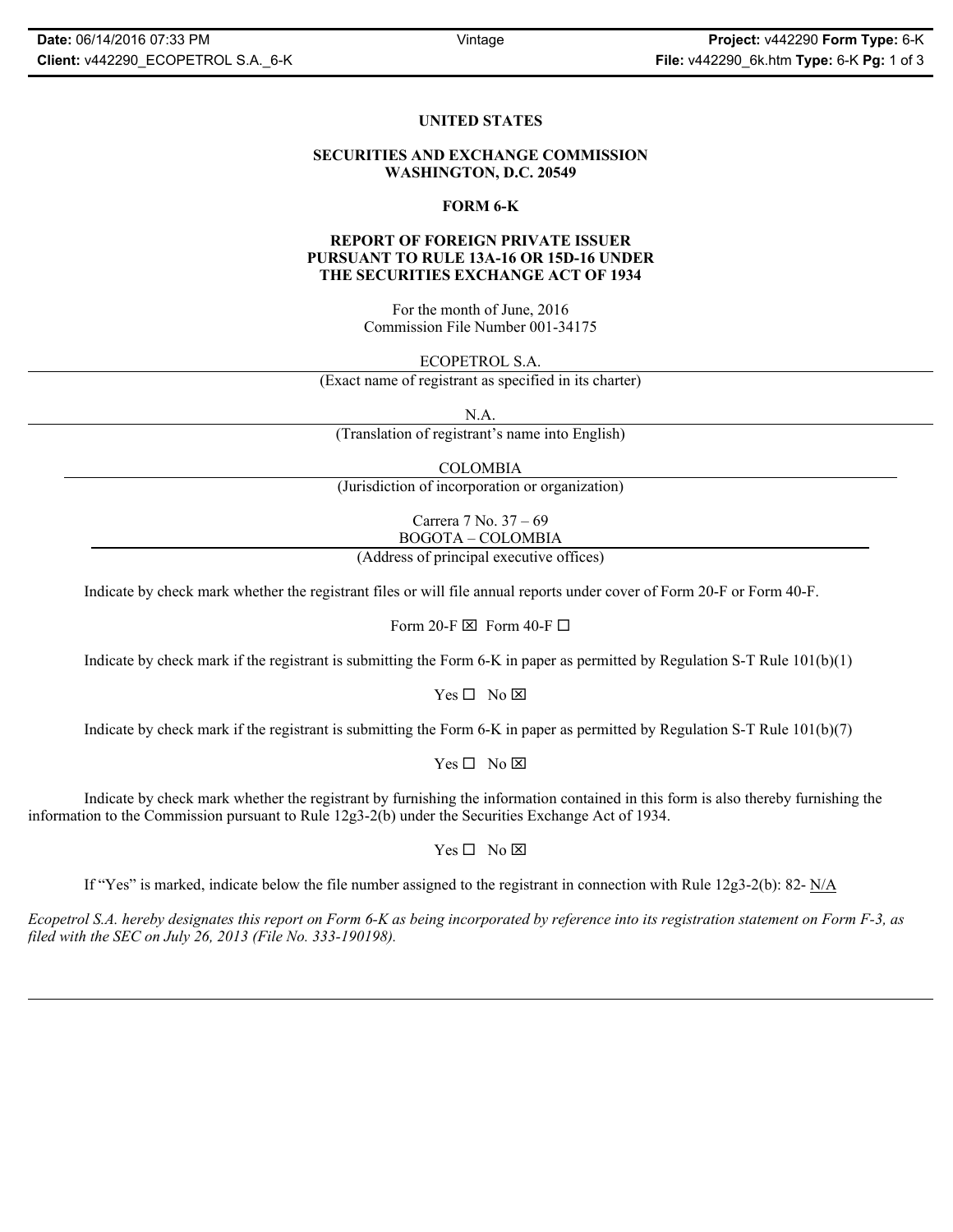# **Council of Ministers Issues Favorable Opinion on Planned Sale of Ecopetrol S.A.'s Equity Stake in Polipropileno del Caribe S.A.**

Ecopetrol S.A. (BVC: ECOPETROL; NYSE: EC) reports that, on June 13, 2016, pursuant to the procedures required by Law 226 of 1995, the Council of Ministers has issued an opinion in favor of the planned sale of Ecopetrol S.A.'s direct and indirect equity stake in Polipropileno del Caribe - Propilco S.A., which was approved by Ecopetrol S.A.'s Board of Directors.

Ecopetrol S.A.'s direct and indirect equity stake in Polipropileno del Caribe - Propilco S.A. amounts to 414,649,961 shares of common stock (equivalent to 100% of the subscribed and paid-up shares). The proceeds from the planned sale will be used to financing Ecopetrol S.A.'s investment plan.

## **Bogota, June 14, 2016**

*This release contains statements that may be considered forward looking statements within the meaning of Section 27A of the U.S. Securities Act of 1933 and Section 21E of the U.S. Securities Exchange Act of 1934. All forward-looking statements, whether made in this release or in future filings or press releases or orally, address matters that involve risks and uncertainties, including in respect of the Company's prospects for growth and its ongoing access to capital to fund the Company's business plan, among others. Consequently, changes in the following factors, among others, could cause actual results to differ materially from those included in the forward-looking statements: market prices of oil & gas, our exploration and production activities, market conditions, applicable regulations, the exchange rate, the Company's competitiveness and the performance of Colombia's economy and industry, to mention a few. We do not intend, and do not assume any obligation to update these forward-looking statements.*

## **For further information, please contact:**

## **Head of Corporate Finance and Investor Relations (A)**

Lina María Contreras Mora Phone: (+571) 234 5190 E-mail: investors@ecopetrol.com.co

**Media Relations (Colombia)**  Jorge Mauricio Tellez Phone: + 571-234-4329 E-mail: mauricio.tellez@ecopetrol.com.co

<sup>-----------------------------------------</sup> *Ecopetrol is the largest company in Colombia and is an integrated oil & gas company; it is among the top 50 oil companies in the world and among the four top ones in Latin America. Besides Colombia - where it generates over 60% of the national production - it has exploration and production activities in Brazil, Peru & the US (Gulf of Mexico). Ecopetrol owns the largest refinery in Colombia and most of the pipeline and multi-product pipeline network in the country, and is significantly increasing its participation in bio-fuels.*